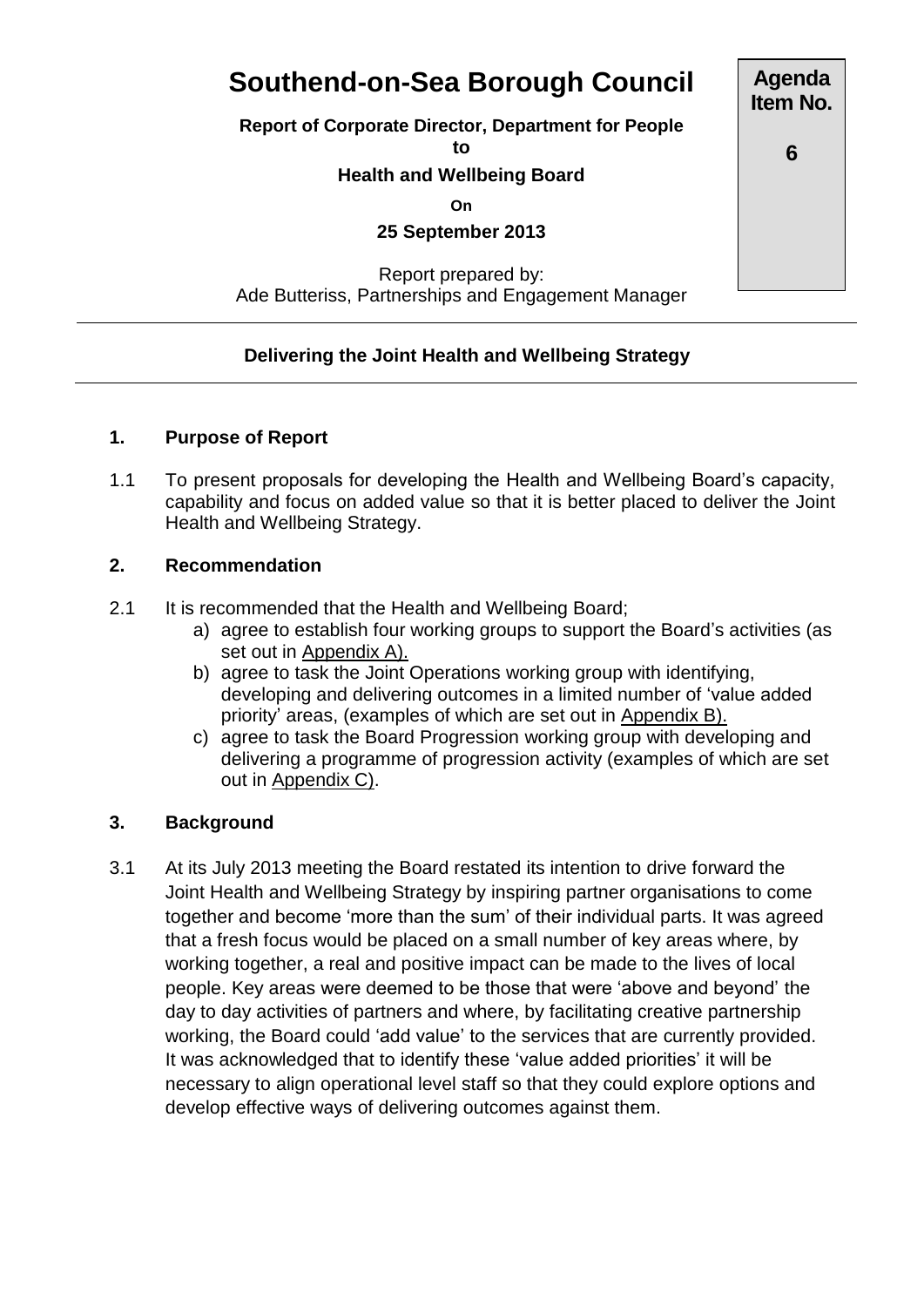### **4. Working Groups**

- 4.1 The discussion also identified that more work is needed to develop a joint crosspartner approach, at an operational level, to other key aspects of the Board's work. In addition to working together on value added priorities, there are other areas that would benefit from a joint officer level approach. These include;
	- development and implementation of jointly commissioned activities,
	- planning and delivering the Board's communication and engagement activities,
	- planning and progressing the collective capability of the Board itself.
- 4.2 It is proposed that working groups are established to drive forward progress in these areas. The working groups will provide forums for joint discussion, add much needed operational level capacity, and set out a logical route for delegation of key tasks from the Board. They will also provide an effective filter and sounding board for strategic issues prior to discussion at Board level.
- 4.3 It is recommended that the four working groups, and their broad purpose and outcomes, outlined in Appendix A, are established to support the Board's work.
- 4.4 Working groups will report directly to the Health and Wellbeing Board and will be coordinated by the Board's dedicated Partnership Advisor. Should this proposal be accepted, reports on the progress, activity and agreed terms of reference for these groups will be submitted at the next Board meeting in November 2013.

#### **5. Value Added Priorities**

- 5.1 Following the July 2013 Board meeting a desktop review of all partner's current health and wellbeing plans, priorities and plans was conducted to identify potential areas where partners could drive out additional value through working together more effectively. The review focussed on commonality of themes and aimed to identify gaps where additional impact could be made. Appendix B outlines current potential value added priority areas for further analysis.
- 5.2 It is recommended that the Joint Operations working group is tasked to;
	- develop, agree and update the shortlist of value added priorities
	- identify specific opportunities for better joint working in a limited number of 'value added priority' areas
	- establish a plan to deliver each of the key value added priorities, which are likely to be 3 to 5 in number
	- drive forward the delivery of actions to meet the outcomes for each value added priority
	- evaluate progress and report to each full Board meeting.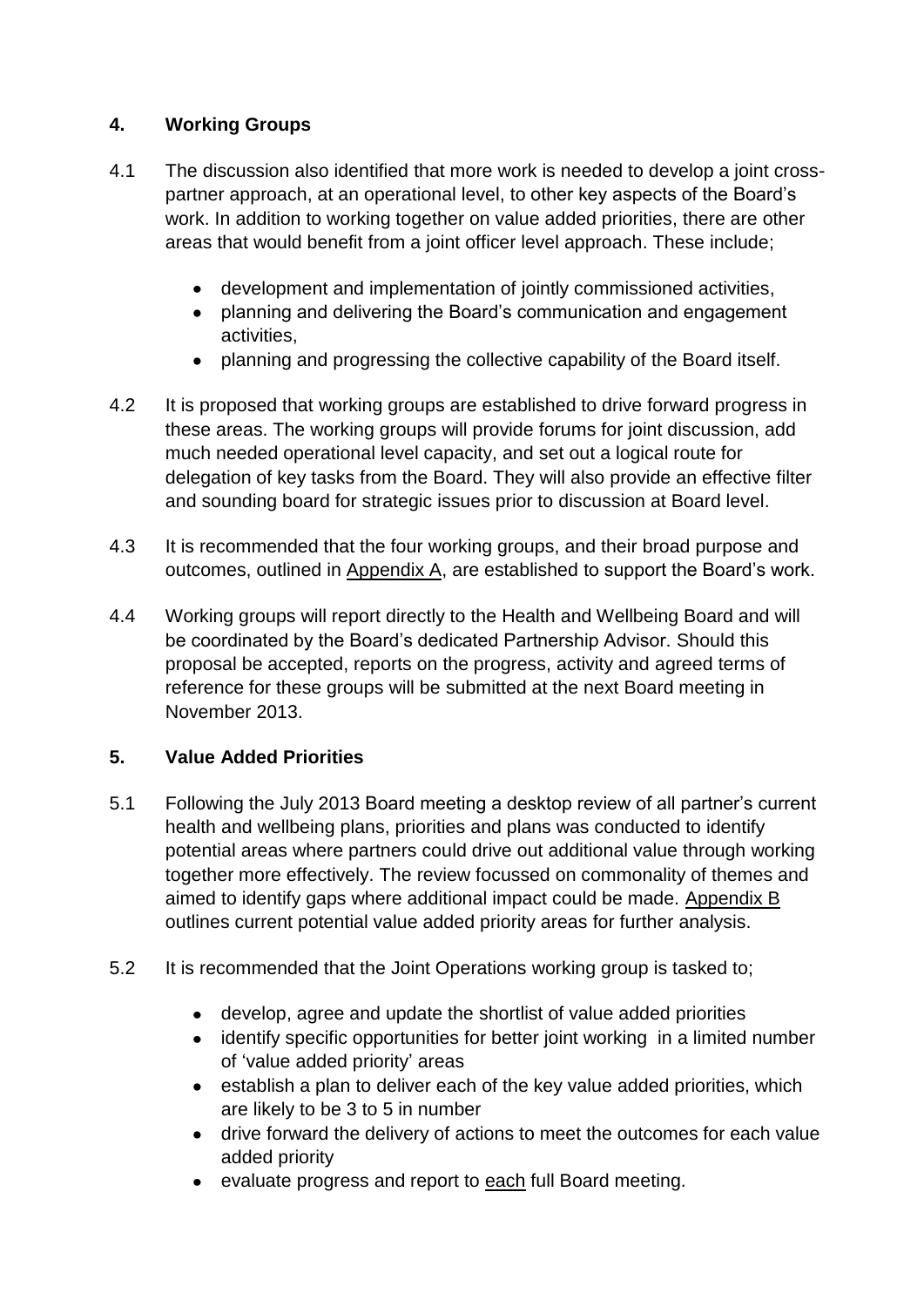#### **6. Board progression**

- 6.1 If the Board is to be fully effective it must ensure that it collectively has the necessary capability, skills and knowledge to drive forward delivery of its plans. Potential options for developing Board capability are shown at Appendix C.
- 6.2 It is recommended that the Board Progression working group is tasked to;
	- $\bullet$ identify the Board's progression needs
	- review options for building Board capability  $\bullet$
	- make recommendations to the November 2013 Board meeting on a  $\bullet$ programme of Board progression activity, and subsequently;
	- oversee and deliver Board progression work  $\bullet$
	- review and evaluate activity.  $\bullet$

#### **7. Corporate Implications**

- 7.1 Contribution to Council's Vision and Critical Priorities becoming an excellent and high performing organisation.
- 7.2 Financial Implications potential cross partnership savings should recommendations from Working Groups be implemented
- 7.3 Legal Implications None.
- 7.4 People Implications None.
- 7.5 Property Implications None.
- 7.6 Consultation with other officers.
- 7.7 Equalities Impact Assessment none at present.
- 7.8 Risk Assessment none at present.

#### **8. Background Papers**

8.1 There are no background papers

#### **9. Appendices**

- 9.1 Appendix A Proposed Health and Wellbeing Board Working Groups
- 9.2 Appendix B Potential sources of value added priorities
- 9.3 Appendix C Options for approach to Board progression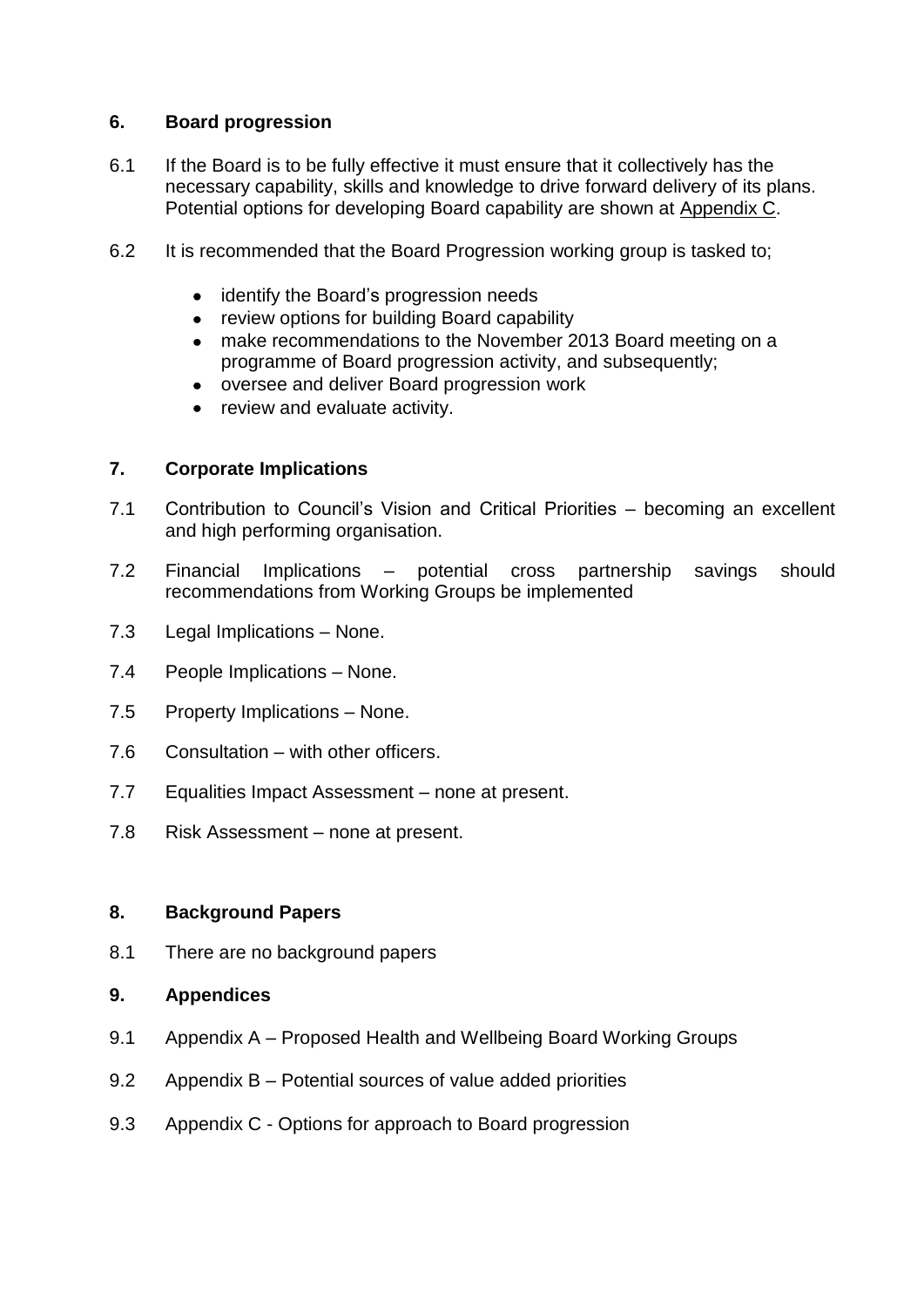## Proposed Health and Wellbeing Board Working Groups **Appendix A**

| <b>Working group</b>             | <b>Purpose</b>                                                                                                                                                                                                                                                                                                               | <b>Outcomes</b>                                                                                                                                                                                                                           | <b>Membership</b>                                                                   | Lifespan                                                           |
|----------------------------------|------------------------------------------------------------------------------------------------------------------------------------------------------------------------------------------------------------------------------------------------------------------------------------------------------------------------------|-------------------------------------------------------------------------------------------------------------------------------------------------------------------------------------------------------------------------------------------|-------------------------------------------------------------------------------------|--------------------------------------------------------------------|
| <b>Joint Operations</b><br>Group | Identify and deliver value added priority<br>areas which may not be otherwise<br>independently realised.                                                                                                                                                                                                                     | Identification of 3-5 priority<br>areas.<br>Positive outcomes from specific                                                                                                                                                               | Council (various)<br>CCG                                                            | Indefinite until de-<br>commissioned                               |
|                                  | Development of new areas for integration.                                                                                                                                                                                                                                                                                    | cross partner projects resulting<br>from above.<br>Improved customer satisfaction.<br>Savings through efficiencies.                                                                                                                       | Possible others:<br>Healthwatch,                                                    | (Review<br>September 2014)                                         |
| Joint<br>Commissioning           | Develop and review strategy relating to<br>health and wellbeing.<br>Review legislation and policy development.<br>Advise and make recommendations to<br>Board on local strategy and approach.<br>Coordinate integration work (for example<br>initiatives resulting from Pioneer bid).                                        | Development of integration and<br>commissioning strategy.<br>Recommendations to Board on<br>strategy issues.<br>Proposals for new ways of<br>integrated working.                                                                          | Council (various)<br><b>CCG</b><br>Possible others;<br>SEPT, Hospital.              | Indefinite until de-<br>commissioned<br>(Review<br>September 2014) |
| <b>Board</b><br>Progression      | Identify and review capability needs of<br>Board.<br>Review options for building Board capability<br>and capacity.<br>Design and recommend a programme of<br>Board progression activity.<br>Oversee and deliver Board progression<br>work.<br>Review and evaluate activity.                                                  | Map of Board capability and<br>gaps.<br>Programme of Board<br>progression activity.<br>Fully effective and self-aware<br>Health and Wellbeing Board.                                                                                      | Council (various)<br>CCG<br>Possible others;<br><b>Members</b>                      | Indefinite until de-<br>commissioned<br>(Review<br>September 2014) |
| Communications<br>and Engagement | Develop joint approach to communications<br>and engagement.<br>Coordinate and oversee consultation work.<br>Strengthen Board image and visibility.<br>Event planning and management.<br>Reap benefits and efficiencies from<br>coordinating activities across partners.<br>Support evidence to inform Joint HWB<br>Strategy. | Joint stakeholder map.<br>Joint Communications and<br>Engagement Strategy.<br>Map of individual partners<br>consultation, communication<br>and engagement activity.<br>Agreed, and live,<br>communications plan.<br>Effective engagement. | Council (various)<br>CCG<br>Healthwatch<br>Public<br>Third sector<br>representative | Indefinite until de-<br>commissioned<br>(Review<br>September 2014) |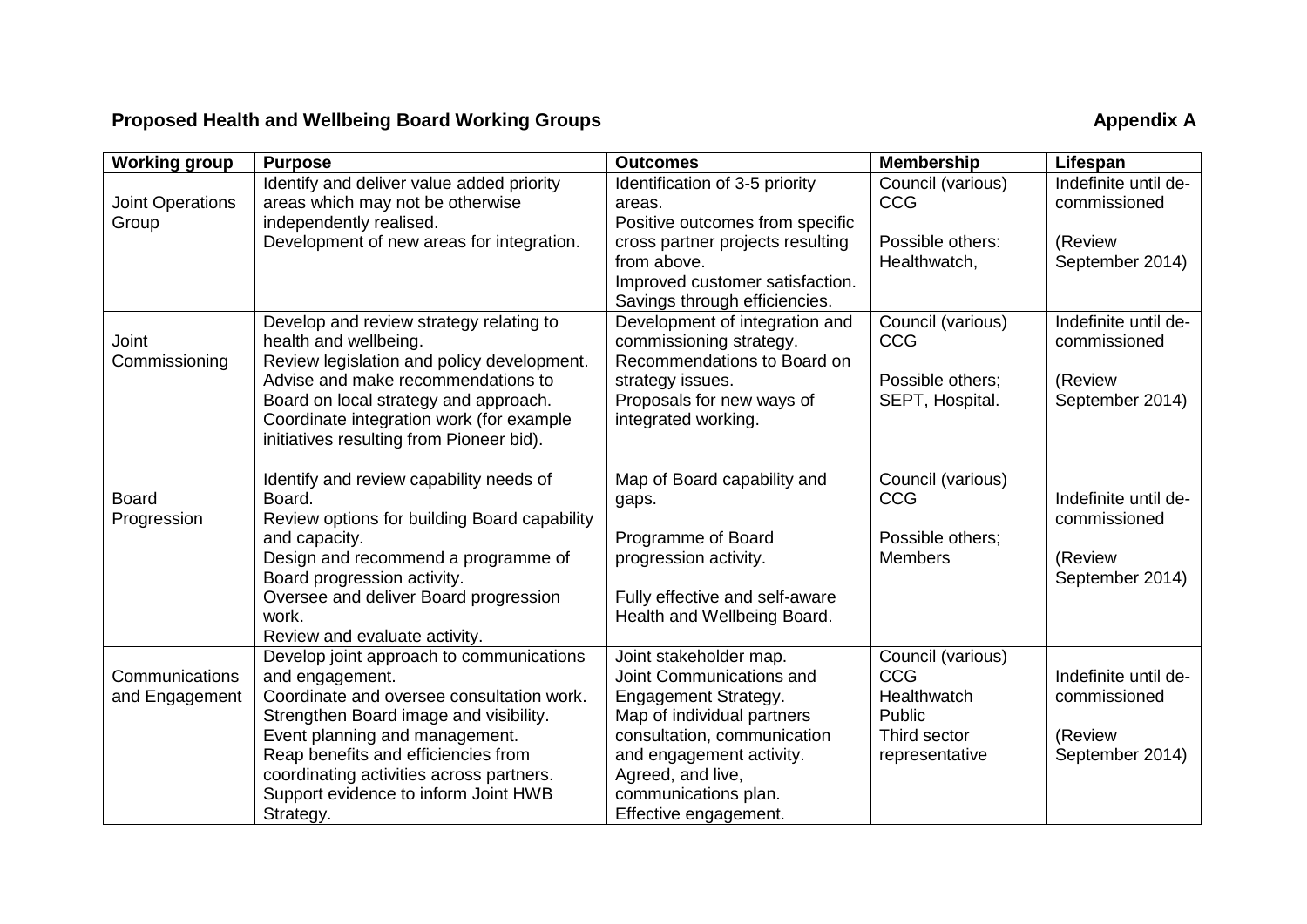#### **Potential sources of Value Added Priorities Appendix B**